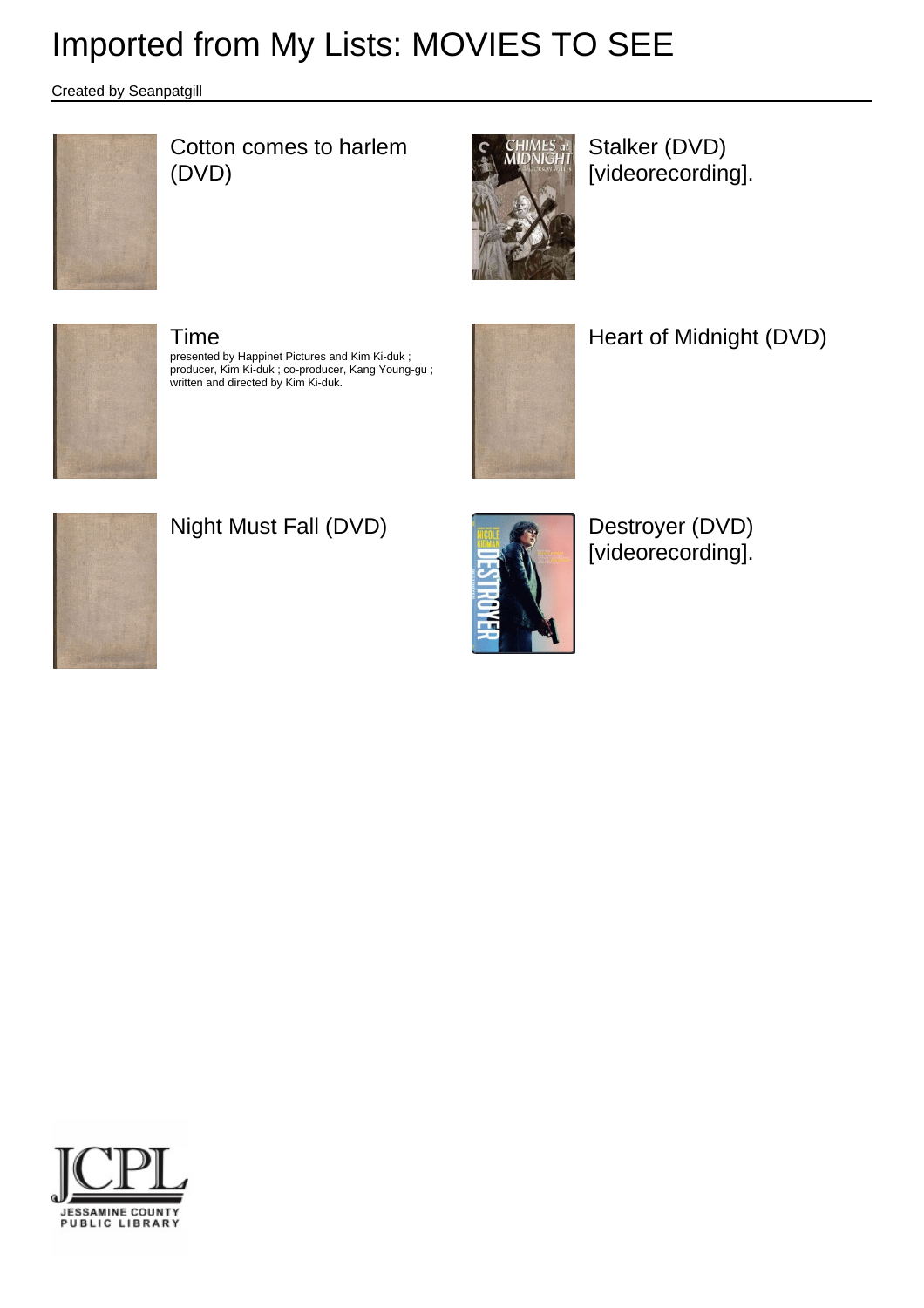Created by Seanpatgill





### A canterbury tale White light, black rain

HBO Documentary Films presents a Farallon Films production ; co-producers, Taro Goto, Atsuko Shigesawa ; produced, directed & edited by Steven Okazaki.



The gang's all here Twentieth Century Fox ; producer, William Le Baron ; screenplay, Walter Bullock ; director, Busby Berkeley.



#### Cover girl

Columbia Pictures ; screenplay, Virginia van Upp ; producer, Arthur Schwartz ; director, Charles Vidor ; adaptation, Marion Parsonnet, Paul Gangelin.



Kubo and the Two Strings (DVD)



#### Piano blues

Vulcan Productions ; Road Movies ; in association with Cappa Productions & Jigsaw Productions ; produced by Clint Eastwood and Bruce Ricker ; written by Robert Gordon ; directed by Clint Eastwood.

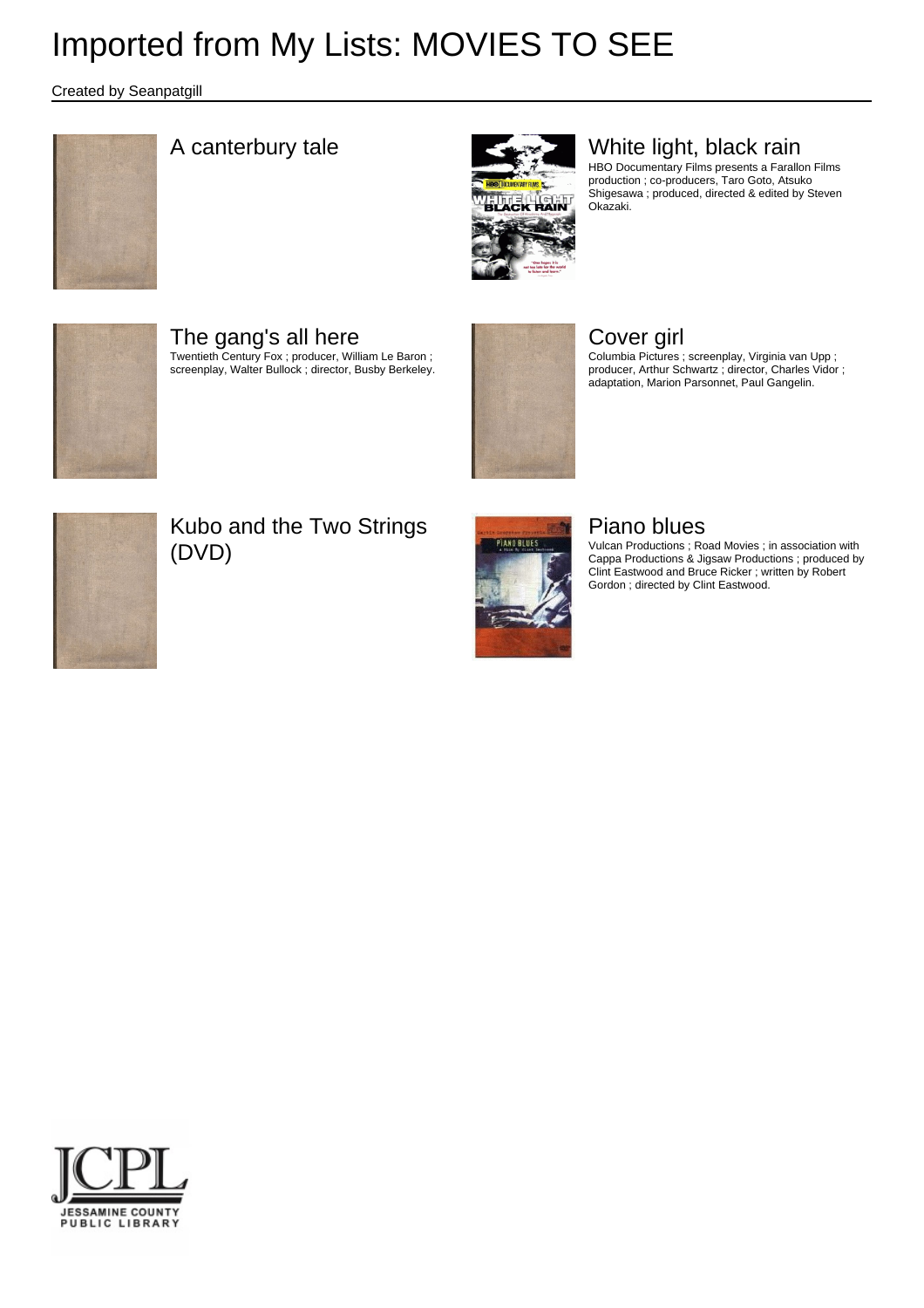Created by Seanpatgill



#### Salesman

Janus Films, a Maysles Films Inc. production ; directors, David Maysles, Albert Maysles, Charlotte Zwerin.



Smooth Talk (DVD)



Battle of chile (DVD) and the Creepy (DVD)











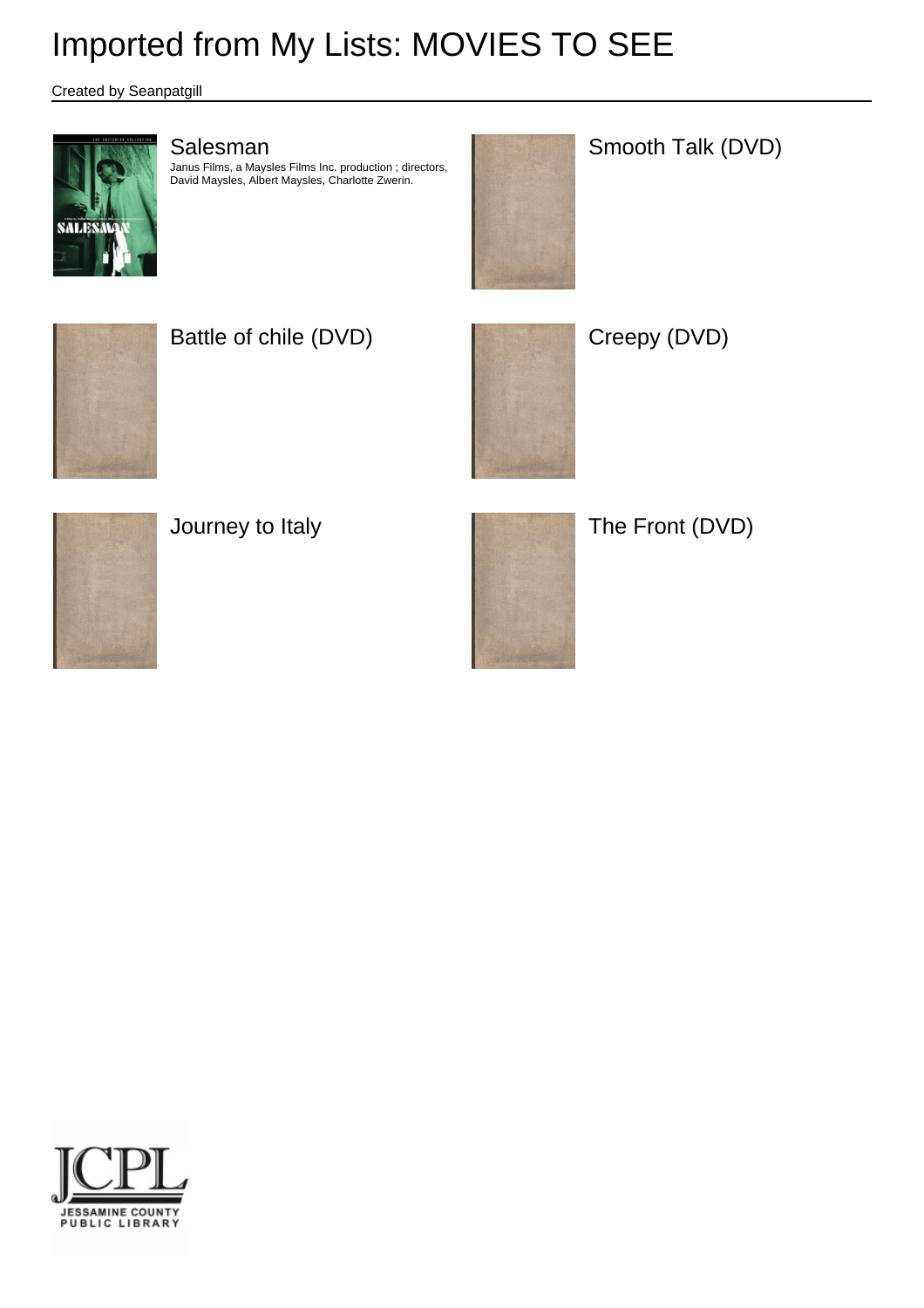Created by Seanpatgill



#### Zong heng si hai

Jin gong zhu dian ying zhi zuo you xian gong si chu pin ; Xin li cheng dian ying you xian gong si zhi zuo ; yuan zhu Wu Yusen ; bian ju Wu Yusen, Gao Zhiseng, Qin Xiaozhen ; dao yan Wu Yusen.



#### Son of Saul (DVD)



#### Yes

a Sony Pictures Classics release, Greenstreet Films and UK Film Council present an Adventure Pictures production in association with Studio Fierberg, a film by Sally Potter ; produced by Christopher Sheppard, Andrew Fierberg ; written and directed by Sall



## Monsieur verdoux (DVD)



### The Tale of the Princess Kaguya (DVD)



## Mr. Robot.

USA Network presents in association with Universal Cable Productions and Anonymous Content ; created by Sam Esmail.

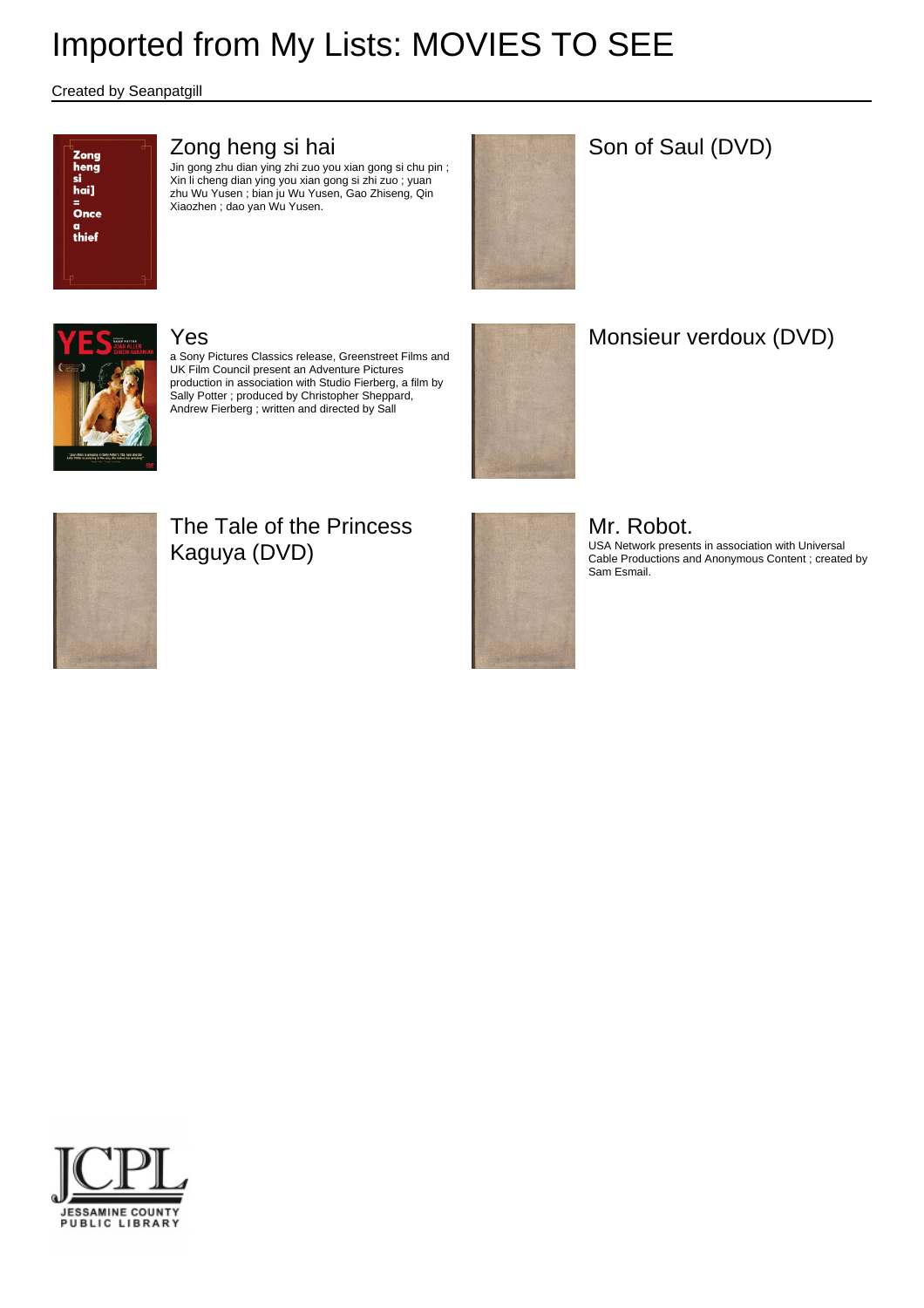Created by Seanpatgill



The ghost & the darkness (DVD)



A married couple

produced for Aquarius Films Limited by Allan King Associates ; producer and director, Allan King.



Jupiter Ascending (DVD) **The constant gardener** 





The great Santini

BCP.



Smart people (DVD)

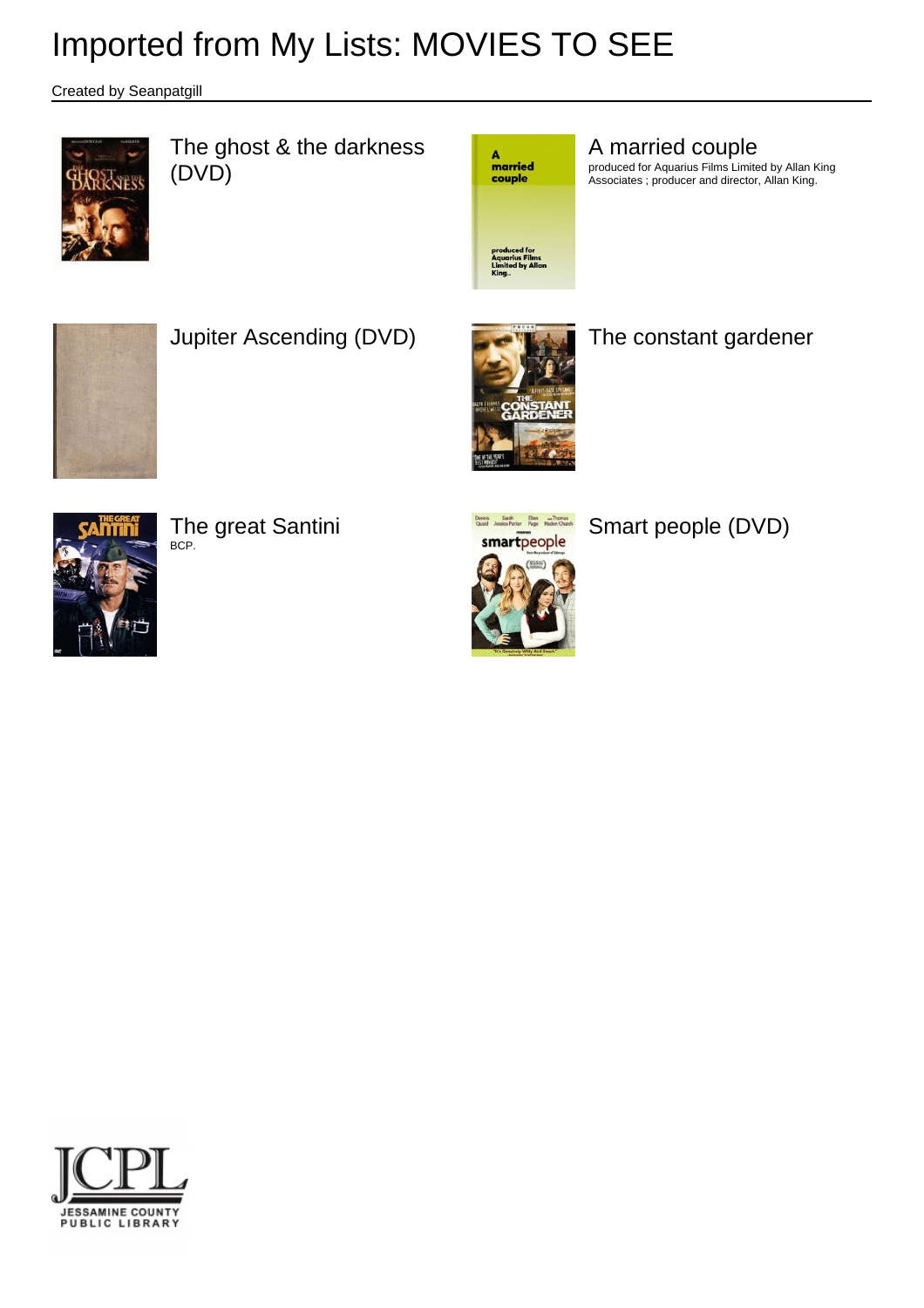Created by Seanpatgill



The magic christian (DVD) Foolish Wives / Man You



Loved to Hate (DVD)



The Handmaiden (DVD) **No. 1989** Midnight



a Paramount picture ; directed by Michael Leisen ; screenplay by Charles Brackett and Billy Wilder ; produced by Arthur Hornblow, Jr.



Love in the afternoon Allied Artists.





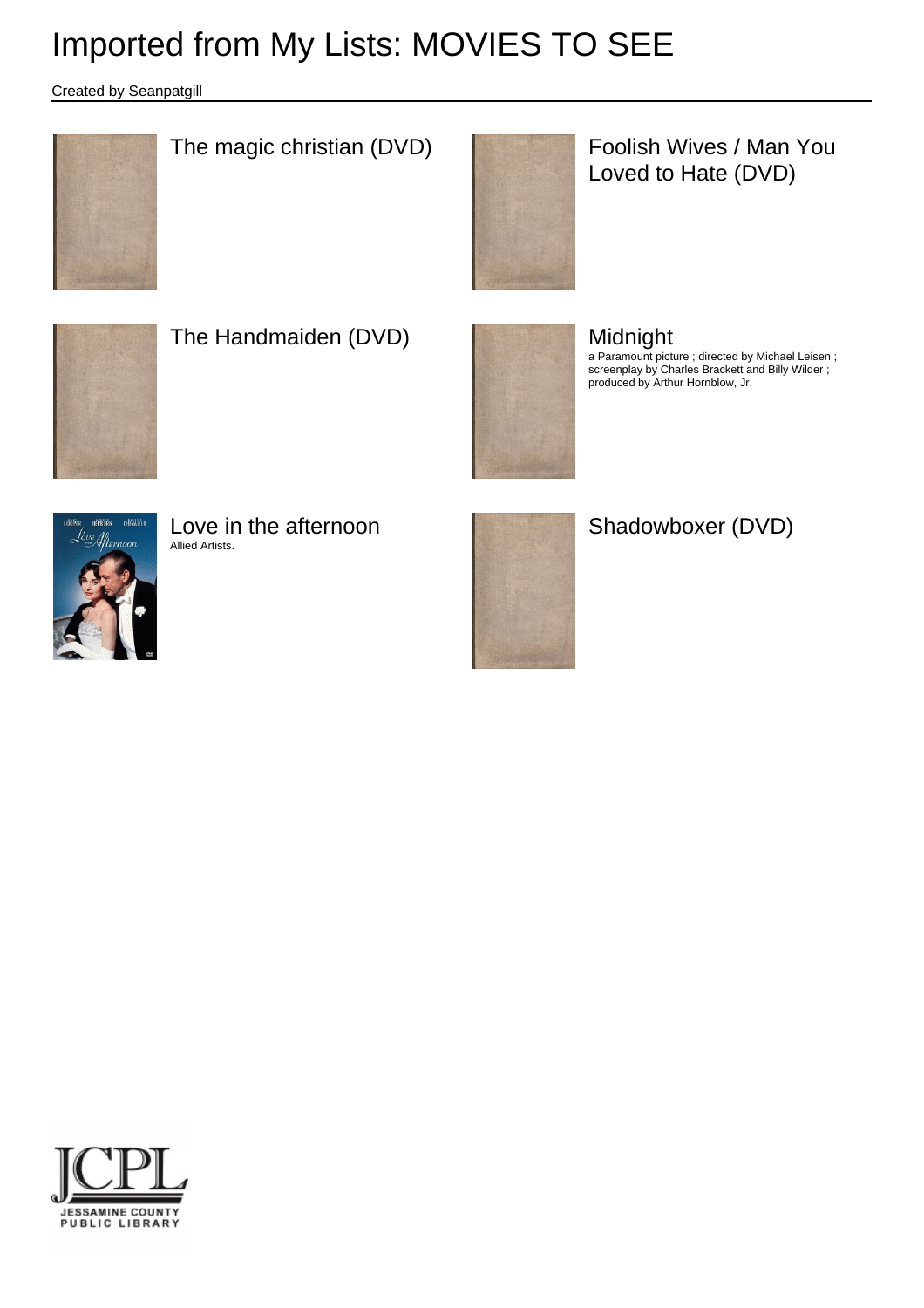Created by Seanpatgill



The City of Lost Children (DVD)



It Comes at Night (DVD) [videorecording].





My left foot **Cry** in the dark



### I am Cuba

Instituto Cubano del Arte e Industrias Cinematogrâaficos ; Gosudarstvenii Komitet po Kinematografii ; Francis Ford Coppola & Martin Scorsese present a film by Mikhail Kalatozov ; script, Yevgeny Yevtushenko, Enrique Pineda Barnet ; director, Mikhail Kalat



Mission impossible ghost protocol (DVD)

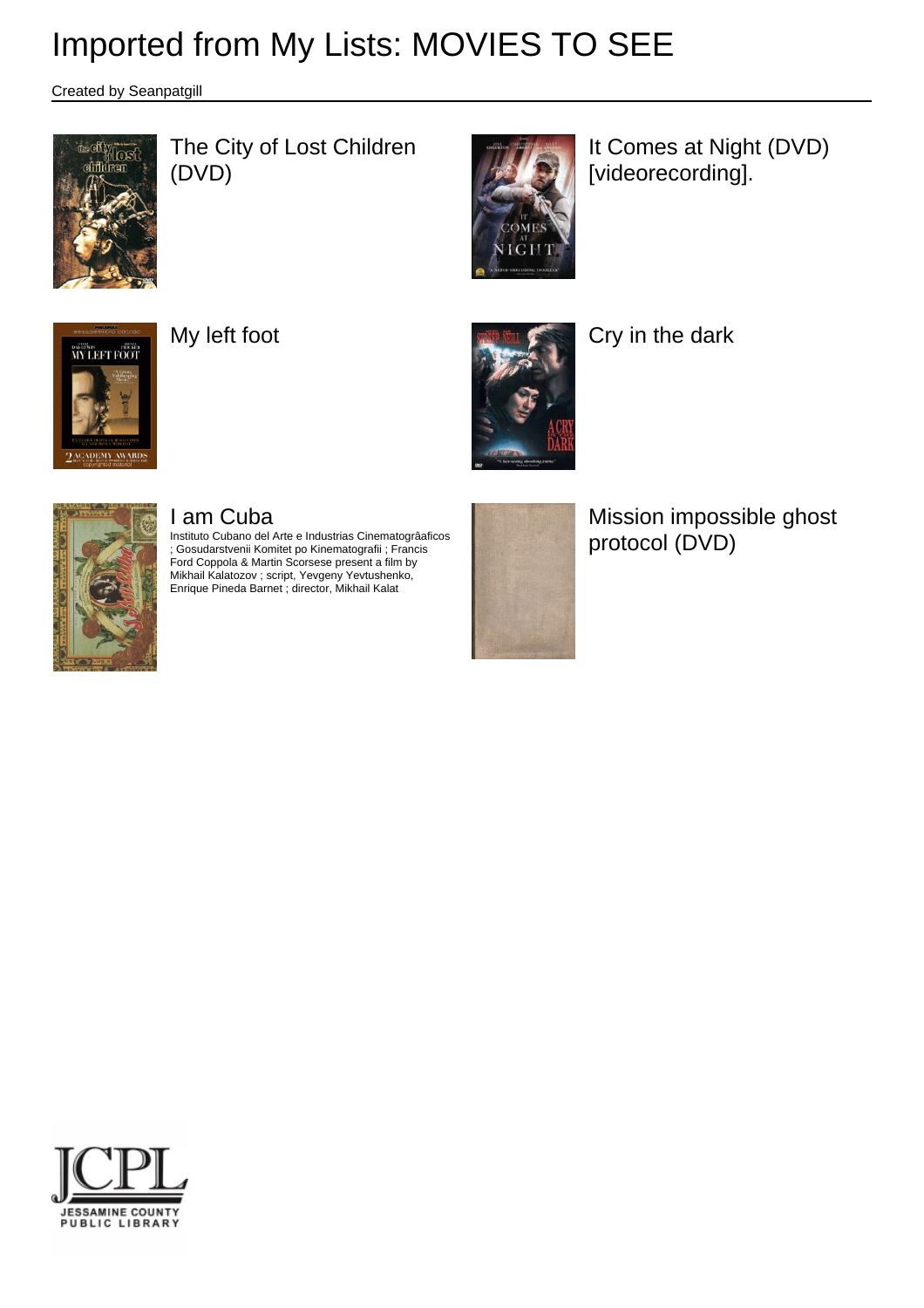Created by Seanpatgill



### Man of the west (DVD) **Contract COV COVER 1999** Out of Africa



a Mirage production ; a Universal picture ; screenplay by Kurt Luedtke ; produced and directed by Sydney Pollack.



### The gatekeepers (DVD) **A** guy named joe (DVD)





#### The liquidator

Metro-Goldwyn-Mayer presents a Leslie Elliot production ; screenplay, Peter Yeldham ; producer, Jon Penington ; director, Jack Cardiff.



Nate and Hayes (DVD)